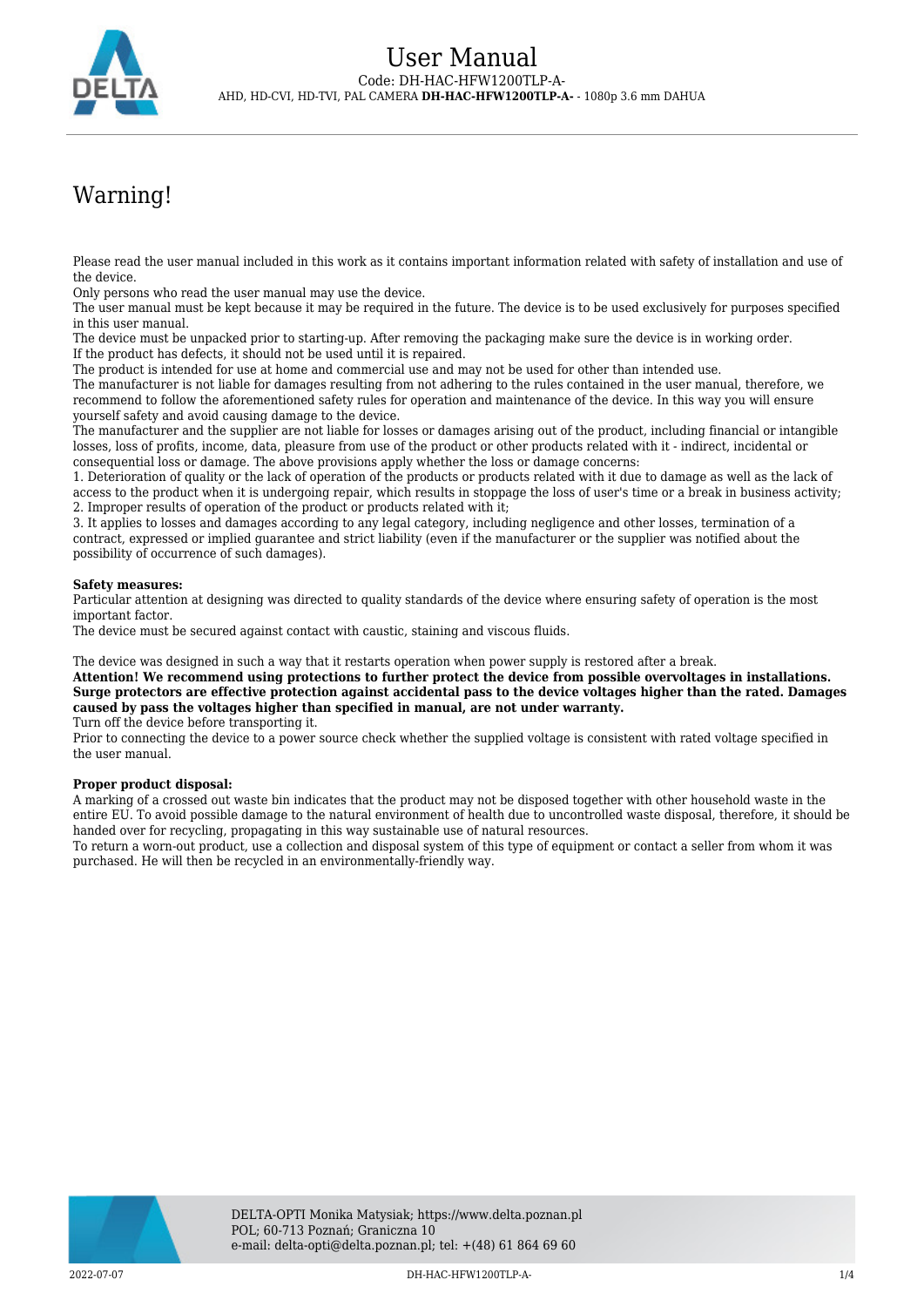

## User Manual Code: DH-HAC-HFW1200TLP-A-AHD, HD-CVI, HD-TVI, PAL CAMERA **DH-HAC-HFW1200TLP-A-** - 1080p 3.6 mm DAHUA

Megapixel camera with 1/2.7" CMOS sensor and AHD / HD-CVI / HD-TVI / PAL.

The AHD / HD-CVI / HD-TVI interface allows to transmission of analog video signal via coaxial cable in max. 8 Mpx (4K UHD) resolution. It enables the transmission of HD resolution images for even 500 m distance with keeping the low costs of the installation. During transmission there are no delays and is maintained the original, high quality image.

In the case of video transmission using a twisted pair cable and matching transformers (balun), be aware of the possibility of signal reflections and interfering signals.

The 3-Axis integrated camera bracket has a regulation in all three planes, which allows to turn the camera to any direction. The range of IR illumination according to the manufacturer data, depends on outer conditions (visibility air transparency, environment, wall colors ie. scene reflectance). Camera is according to IP67 Index of Protection norm.



| Standard:                        | AHD, HD-CVI, HD-TVI, CVBS                                                                                                                                                                                                                                                                                 |
|----------------------------------|-----------------------------------------------------------------------------------------------------------------------------------------------------------------------------------------------------------------------------------------------------------------------------------------------------------|
| Sensor:                          | 1/2.7 " CMOS                                                                                                                                                                                                                                                                                              |
| Matrix size:                     | $2.1$ Mpx                                                                                                                                                                                                                                                                                                 |
| Resolution:                      | 1920 x 1080 - 1080p<br>1280 x 720 - 720p<br>960 x 576 - 960H                                                                                                                                                                                                                                              |
| Lens:                            | $3.6 \text{ mm}$                                                                                                                                                                                                                                                                                          |
| View angle:                      | • 88 ° (manufacturer data)<br>• 86 ° (our tests result)                                                                                                                                                                                                                                                   |
| Range of IR illumination:        | 80 m                                                                                                                                                                                                                                                                                                      |
| IR illuminator power adjustment: | Automatic                                                                                                                                                                                                                                                                                                 |
| Video output:                    | AHD / HD-CVI / HD-TVI / CVBS, 1 Vpp / 75 $\Omega$                                                                                                                                                                                                                                                         |
| Audio:                           | Microphone built-in, HD-CVI only                                                                                                                                                                                                                                                                          |
| S/N ratio:                       | $>65$ dB                                                                                                                                                                                                                                                                                                  |
| OSD menu:                        | ✓                                                                                                                                                                                                                                                                                                         |
| Main features:                   | • D-WDR - Wide Dynamic Range<br>• 2D-DNR - Digital Noise Reduction<br>• BLC/HLC - Back Light / High Light Compensation<br>• ICR - Movable InfraRed filter<br>• Sharpness - sharper image outlines<br>• AGC - Automatic Gain Control<br>• Privacy zones<br>• Mirror - Mirror image<br>• Auto White Balance |



DELTA-OPTI Monika Matysiak; https://www.delta.poznan.pl POL; 60-713 Poznań; Graniczna 10 e-mail: delta-opti@delta.poznan.pl; tel: +(48) 61 864 69 60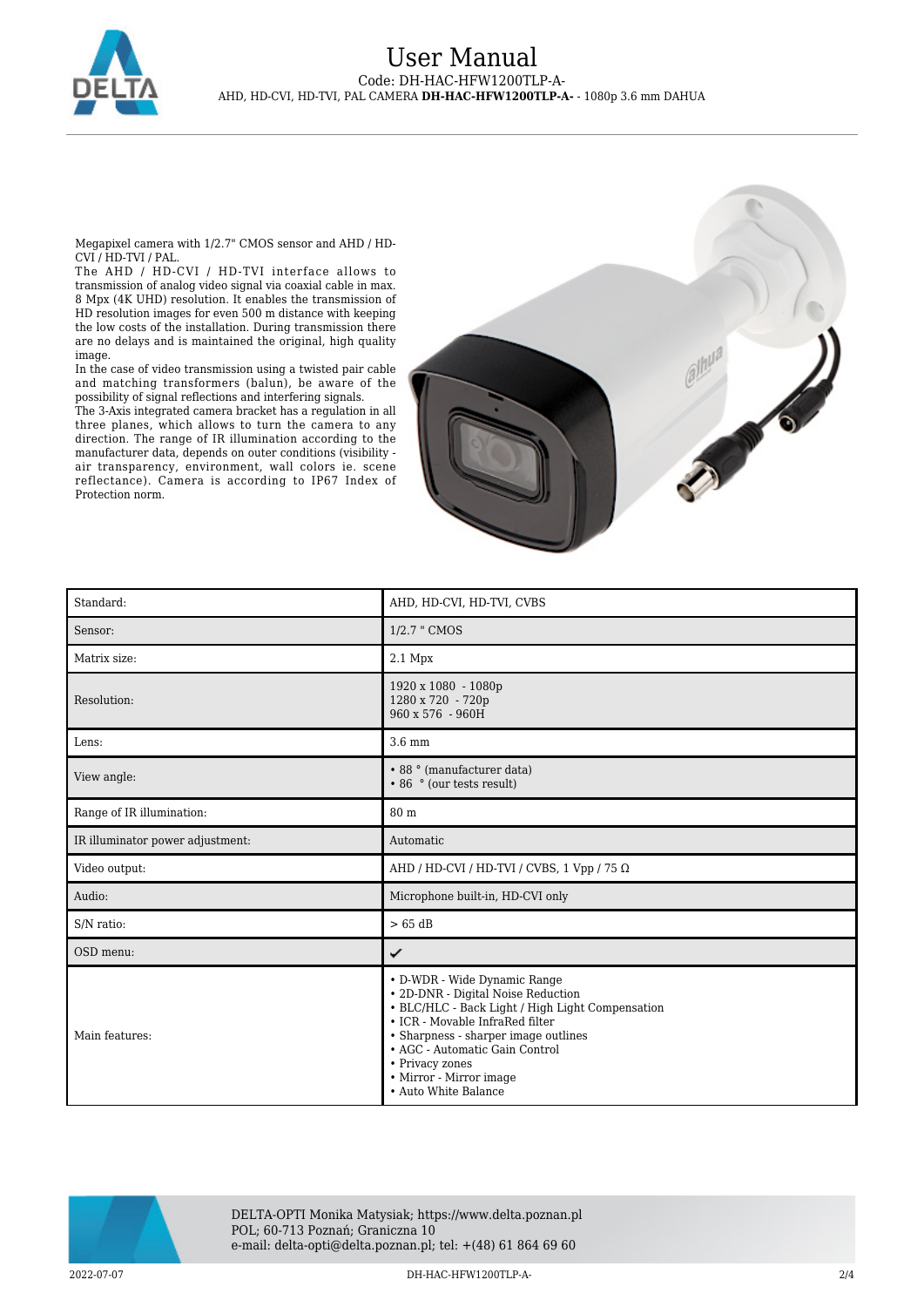

## User Manual Code: DH-HAC-HFW1200TLP-A-AHD, HD-CVI, HD-TVI, PAL CAMERA **DH-HAC-HFW1200TLP-A-** - 1080p 3.6 mm DAHUA

| Power supply:          | 12 V DC / 440 mA         |
|------------------------|--------------------------|
| Power consumption:     | $\leq$ 5.3 W             |
| Housing:               | Compact, Plastic / Metal |
| Color:                 | White                    |
| "Index of Protection": | IP <sub>67</sub>         |
| Operation temp:        | -40 °C $\ldots$ 60 °C    |
| Weight:                | $0.28$ kg                |
| Dimensions:            | 80 x 75 x 199 mm         |
| Manufacturer / Brand:  | <b>DAHUA</b>             |
| Guarantee:             | 3 years                  |

## Front view:



Side view:



Camera mounting side view:



DELTA-OPTI Monika Matysiak; https://www.delta.poznan.pl POL; 60-713 Poznań; Graniczna 10 e-mail: delta-opti@delta.poznan.pl; tel: +(48) 61 864 69 60